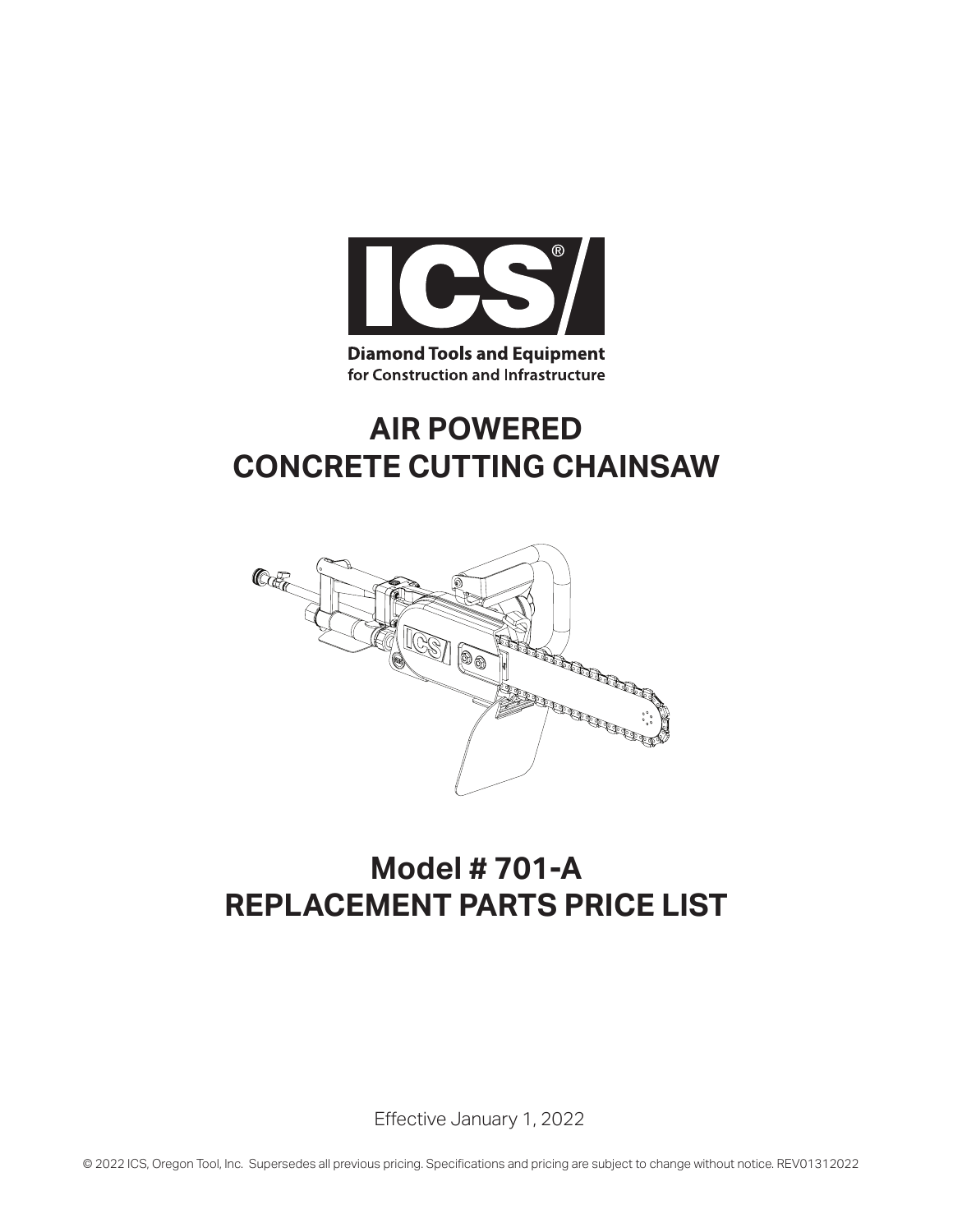

Reference ICS 890F4 parts list for pricing and availability of un-numbered items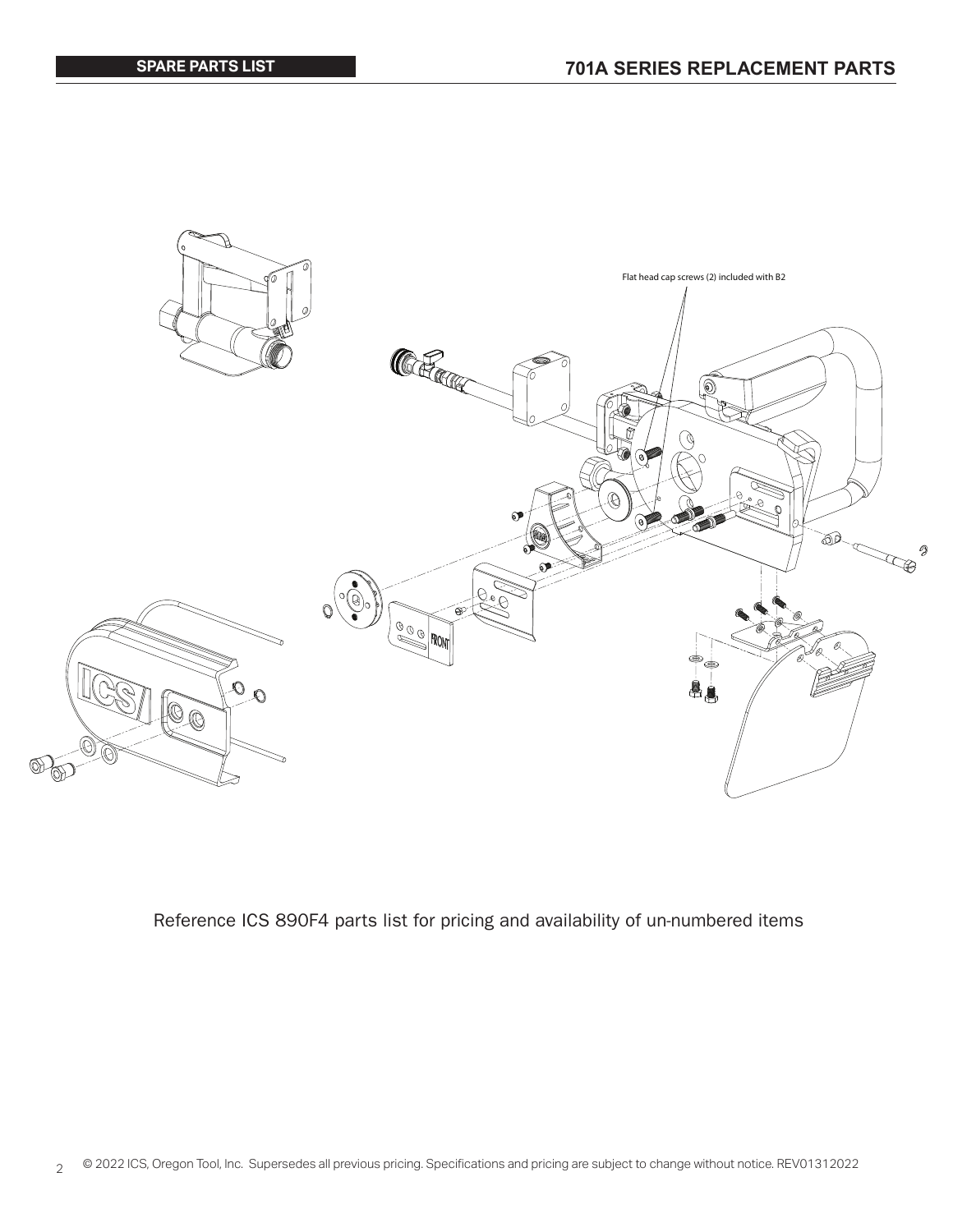

| Key#           | Part No. | <b>Description</b>                                                                                                               | <b>MSRP</b> |
|----------------|----------|----------------------------------------------------------------------------------------------------------------------------------|-------------|
| <b>B1</b>      | 576326   | Front Handle Guard Kit                                                                                                           | \$48.10     |
| <b>B2</b>      | 580707   | Rear Handle, Motor & Connection Tube kit (fitting, nylock nuts & flat head cap<br>screws included) See page 2 for screw location | \$5,784.00  |
| B <sub>3</sub> | 576325   | Front Handle Assembly                                                                                                            | \$222.00    |
| Not shown      | 575014   | 701-A Tune-up Kit <sup>1</sup>                                                                                                   | \$371.00    |
| Not shown      | 575110   | PROLUBE, ATL/AF 4 gal case                                                                                                       | \$470.00    |
| Not shown      | 575130   | OILER, w/hose whip, 3/4 X 6 ft                                                                                                   | \$430.00    |

1Tune-up kit includes: Grooved ball bearing (2), Vane (7), O ring (4), gasket (1), pressure spring (2)

## Reference ICS 890F4 parts list for pricing and availability of un-numbered items